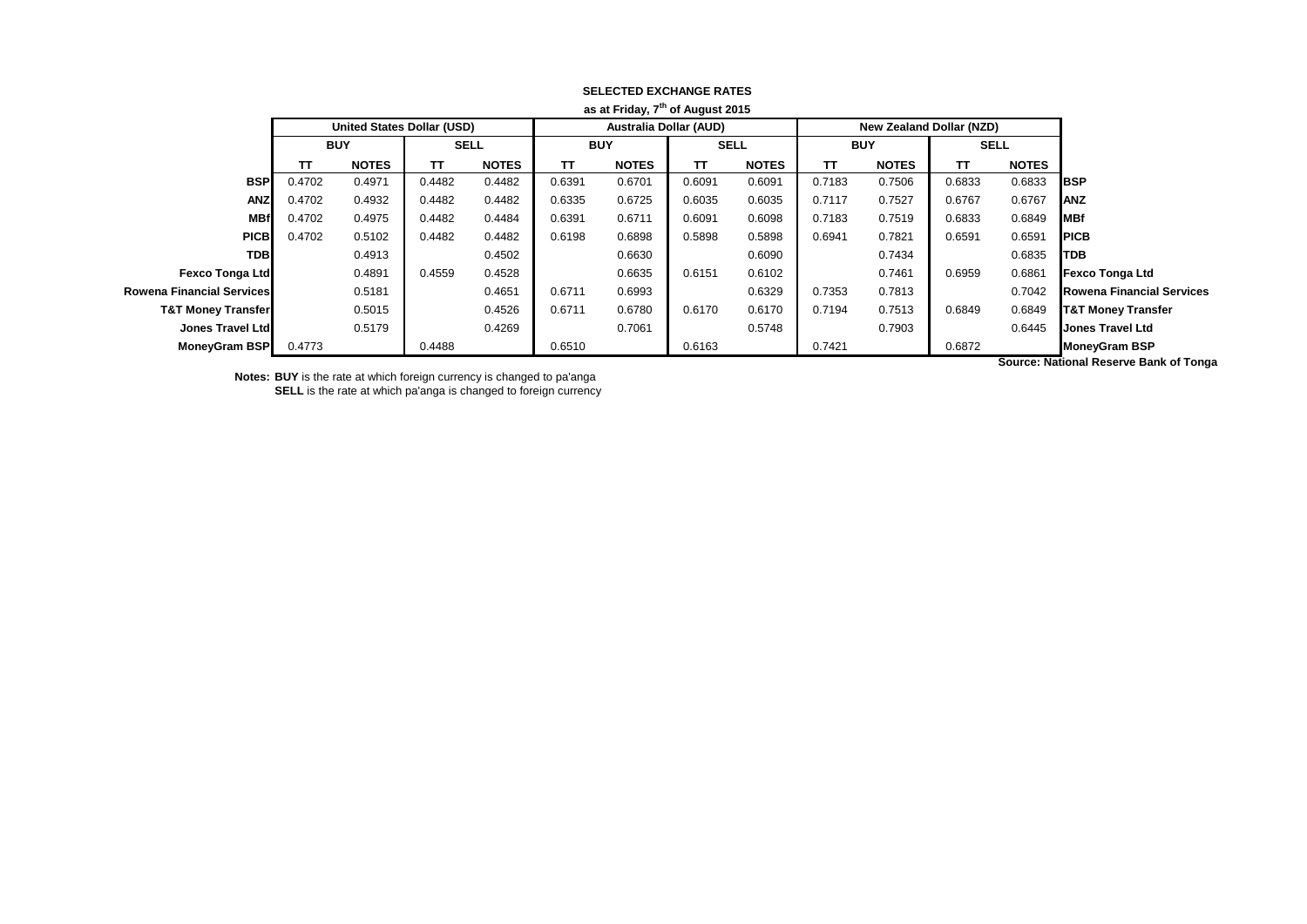|                                  |            |                                   |             |              |                               | as at Friday, 14 or August 2015 |             |              |            |                                 |             |              |                                  |
|----------------------------------|------------|-----------------------------------|-------------|--------------|-------------------------------|---------------------------------|-------------|--------------|------------|---------------------------------|-------------|--------------|----------------------------------|
|                                  |            | <b>United States Dollar (USD)</b> |             |              | <b>Australia Dollar (AUD)</b> |                                 |             |              |            | <b>New Zealand Dollar (NZD)</b> |             |              |                                  |
|                                  | <b>BUY</b> |                                   | <b>SELL</b> |              | <b>BUY</b>                    |                                 | <b>SELL</b> |              | <b>BUY</b> |                                 | <b>SELL</b> |              |                                  |
|                                  | ΤТ         | <b>NOTES</b>                      | TΤ          | <b>NOTES</b> | TΤ                            | <b>NOTES</b>                    | TΤ          | <b>NOTES</b> | TΤ         | <b>NOTES</b>                    | π           | <b>NOTES</b> |                                  |
| <b>BSP</b>                       | 0.4707     | 0.4976                            | 0.4487      | 0.4487       | 0.6386                        | 0.6696                          | 0.6086      | 0.6086       | 0.7172     | 0.7495                          | 0.6822      | 0.6822       | <b>IBSP</b>                      |
| <b>ANZ</b>                       | 0.4707     | 0.4937                            | 0.4487      | 0.4487       | 0.6324                        | 0.6714                          | 0.6024      | 0.6024       | 0.7087     | 0.7497                          | 0.6737      | 0.6737       | <b>ANZ</b>                       |
| <b>MBf</b>                       | 0.4707     | 0.4975                            | 0.4487      | 0.4484       | 0.6386                        | 0.6711                          | 0.6086      | 0.6098       | 0.7172     | 0.7519                          | 0.6822      | 0.6803       | <b>IMBf</b>                      |
| <b>PICB</b>                      | 0.4707     | 0.5107                            | 0.4487      | 0.4487       | 0.5997                        | 0.6697                          | 0.5697      | 0.5697       | 0.6927     | 0.7807                          | 0.6577      | 0.6577       | <b>IPICB</b>                     |
| <b>TDB</b>                       |            | 0.4918                            |             | 0.4507       |                               | 0.6633                          |             | 0.6093       |            | 0.7420                          |             | 0.6821       | <b>I</b> TDB                     |
| <b>Fexco Tonga Ltd</b>           |            | 0.4896                            | 0.4569      | 0.4533       |                               | 0.6624                          | 0.6150      | 0.6092       |            | 0.7430                          | 0.6954      | 0.6832       | <b>Fexco Tonga Ltd</b>           |
| <b>Rowena Financial Services</b> |            | 0.5181                            |             | 0.4673       | 0.6579                        | 0.6944                          |             | 0.6329       | 0.7407     | 0.7813                          |             | 0.7092       | <b>Rowena Financial Services</b> |
| <b>T&amp;T Money Transfer</b>    |            | 0.5006                            |             | 0.4517       | 0.6711                        | 0.6726                          | 0.6116      | 0.6116       | 0.7194     | 0.7525                          | 0.6852      | 0.6852       | <b>T&amp;T Money Transfer</b>    |
| <b>Jones Travel Ltd</b>          |            | 0.5184                            |             | 0.4273       |                               | 0.7050                          |             | 0.5737       |            | 0.7872                          |             | 0.6416       | <b>Jones Travel Ltd</b>          |
| <b>MoneyGram BSP</b>             | 0.4773     |                                   | 0.4488      |              | 0.6477                        |                                 | 0.6151      |              | 0.7385     |                                 | 0.6830      |              | <b>MoneyGram BSP</b>             |
|                                  |            |                                   |             |              |                               |                                 |             |              |            |                                 |             |              | .                                |

## **SELECTED EXCHANGE RATES as at Friday, 14th of August 2015**

**Notes: BUY** is the rate at which foreign currency is changed to pa'anga **SELL** is the rate at which pa'anga is changed to foreign currency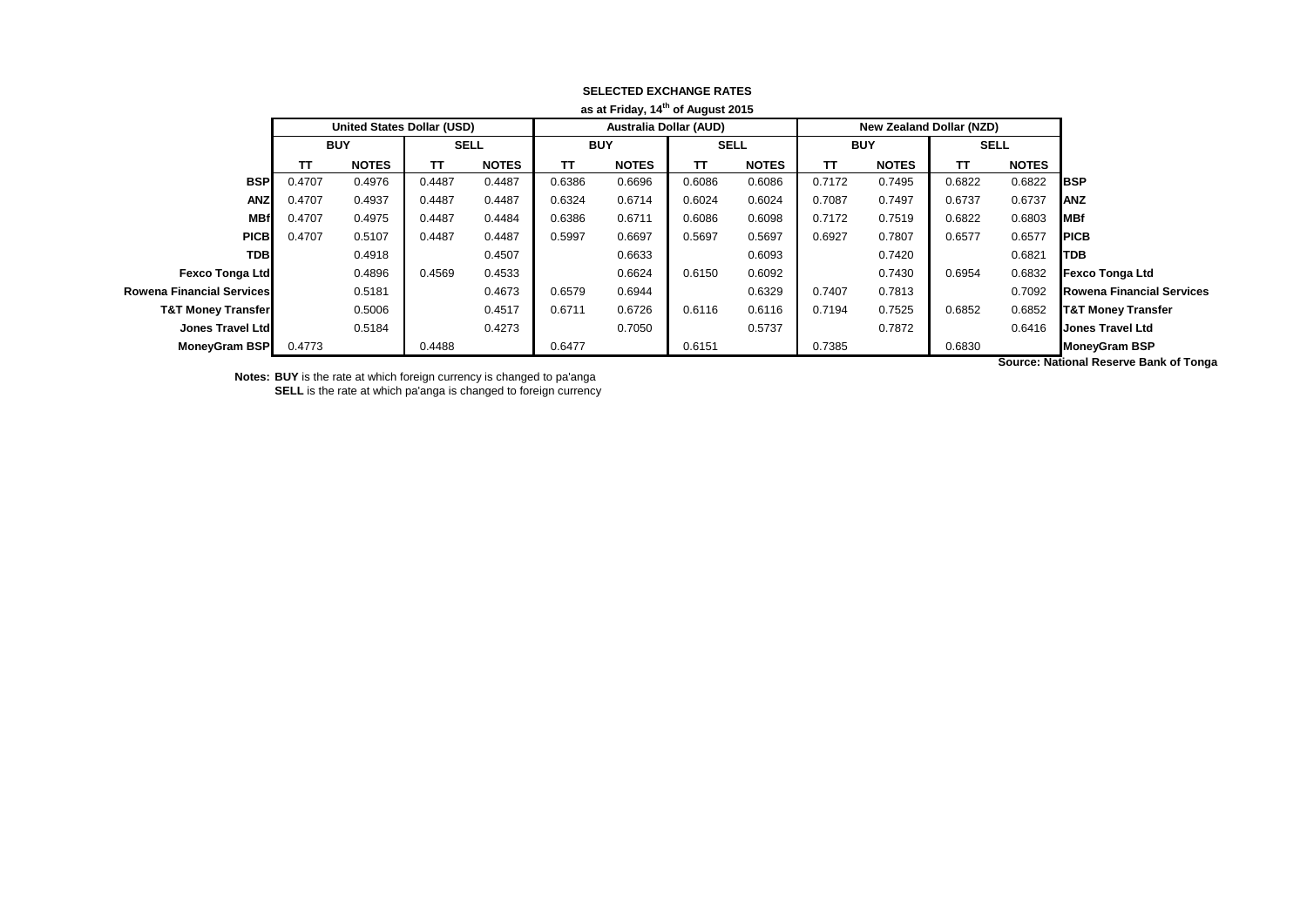| as at Friday, 21 <sup>st</sup> of August 2015 |            |                            |             |              |                               |              |             |              |            |                          |             |              |                                       |
|-----------------------------------------------|------------|----------------------------|-------------|--------------|-------------------------------|--------------|-------------|--------------|------------|--------------------------|-------------|--------------|---------------------------------------|
|                                               |            | United States Dollar (USD) |             |              | <b>Australia Dollar (AUD)</b> |              |             |              |            | New Zealand Dollar (NZD) |             |              |                                       |
|                                               | <b>BUY</b> |                            | <b>SELL</b> |              | <b>BUY</b>                    |              | <b>SELL</b> |              | <b>BUY</b> |                          | <b>SELL</b> |              |                                       |
|                                               | тτ         | <b>NOTES</b>               | ТΤ          | <b>NOTES</b> | TΤ                            | <b>NOTES</b> | TΤ          | <b>NOTES</b> | TΤ         | <b>NOTES</b>             | TΤ          | <b>NOTES</b> |                                       |
| <b>BSP</b>                                    | 0.4714     | 0.4983                     | 0.4494      | 0.4494       | 0.6414                        | 0.6724       | 0.6114      | 0.6114       | 0.7120     | 0.7443                   | 0.6770      | 0.6770       | <b>IBSP</b>                           |
| <b>ANZ</b>                                    | 0.4714     | 0.4944                     | 0.4494      | 0.4494       | 0.6368                        | 0.6758       | 0.6068      | 0.6068       | 0.7048     | 0.7458                   | 0.6698      | 0.6698       | <b>ANZ</b>                            |
| <b>MBf</b>                                    | 0.4712     | 0.4975                     | 0.4492      | 0.4484       | 0.6412                        | 0.6711       | 0.6112      | 0.6098       | 0.7118     | 0.7463                   | 0.6768      | 0.6757       | <b>MBf</b>                            |
| <b>PICB</b>                                   | 0.4714     | 0.5114                     | 0.4494      | 0.4494       | 0.5992                        | 0.6692       | 0.5692      | 0.5692       | 0.6882     | 0.7762                   | 0.6532      | 0.6532       | <b>IPICB</b>                          |
| <b>TDB</b>                                    |            | 0.4925                     |             | 0.4514       |                               | 0.6655       |             | 0.6115       |            | 0.7378                   |             | 0.6779       | <b>TDB</b>                            |
| <b>Fexco Tonga Ltd</b>                        |            | 0.4903                     | 0.4575      | 0.4540       |                               | 0.6670       | 0.6170      | 0.6134       |            | 0.7389                   | 0.6901      | 0.6795       | <b>Fexco Tonga Ltd</b>                |
| <b>Rowena Financial Services</b>              |            | 0.5181                     |             | 0.4673       | 0.6536                        | 0.6993       |             | 0.6369       | 0.7299     | 0.7752                   |             | 0.7042       | <b>Rowena Financial Services</b>      |
| Jones Travel Ltd                              |            | 0.5191                     |             | 0.4280       |                               | 0.7096       |             | 0.5779       |            | 0.7831                   |             | 0.6379       | <b>Jones Travel Ltd</b>               |
| <b>MoneyGram BSP</b>                          | 0.4773     |                            | 0.4488      |              | 0.6530                        |              | 0.6182      |              | 0.7358     |                          | 0.6814      |              | <b>MoneyGram BSP</b>                  |
|                                               |            |                            |             |              |                               |              |             |              |            |                          |             |              | Course: Notional Deserve Dank of Tone |

## **SELECTED EXCHANGE RATES**

**Notes: BUY** is the rate at which foreign currency is changed to pa'anga **SELL** is the rate at which pa'anga is changed to foreign currency